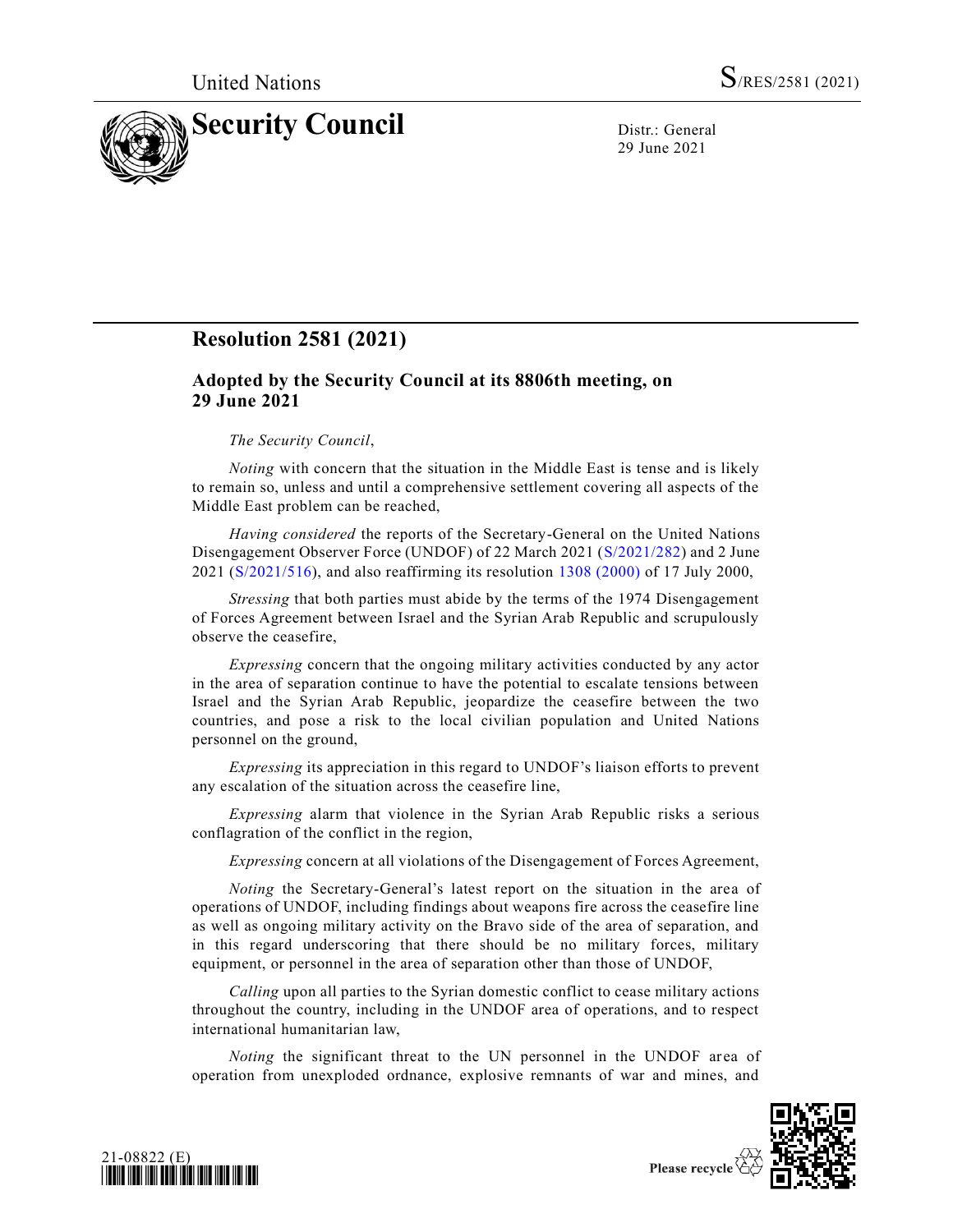*emphasizing* in this regard the need for demining and clearance operations in strict compliance with the 1974 Disengagement of Forces Agreement,

*Reaffirming* its readiness to consider listing individuals, groups, undertakings, and entities providing support to the Islamic State in Iraq and the Levant (ISIL, also known as Da'esh) or to the Al-Nusra Front (also known as Jabhat Fateh al-Sham or Hay'at Tahrir al-Sham), including those who are financing, arming, planning, or recruiting for ISIL or the Al-Nusra Front and all other individuals, groups, undertakings, and entities associated with ISIL and Al-Qaida as listed on the ISIL (Da'esh) and Al-Qaida Sanctions List, including those participating in or otherwise supporting attacks against UNDOF peacekeepers,

*Recognizing* the necessity of efforts to flexibly adjust UNDOF's posture to minimize the security risk to UNDOF personnel as UNDOF continues to implement its mandate, while emphasizing that the ultimate goal is for the peacekeepers to return to UNDOF's area of operations as soon as practicable,

*Emphasizing* the importance of Security Council and troop-contributing countries having access to reports and information related to UNDOF's redeployment configuration, and reinforcing that such information assists the Security Council with evaluating, mandating, and reviewing UNDOF and with effective consultation with troop-contributing countries,

*Underscoring* the need for UNDOF to have at its disposal all necessary means and resources to carry out its mandate safely and securely, including technology and equipment to enhance its observation of the area of separation and the ceasefire line, and to improve force protection, as appropriate, and *recalling* that the theft of United Nations weapons and ammunition, vehicles and other assets, and the looting and destruction of United Nations facilities, are unacceptable,

*Expressing* its profound appreciation to UNDOF's military and civilian personnel, including those from Observer Group Golan, for their service in an ongoing, challenging operating environment, *underscoring* the important contribution UNDOF's continued presence makes to peace and security in the Middle East, *welcoming* steps taken to enhance the safety and security of UNDOF, including Observer Group Golan, personnel, and *stressing* the need for continued vigilance to ensure the safety and security of UNDOF and Observer Group Golan personnel,

*Strongly condemning* incidents threatening the safety and security of United Nations personnel,

*Expressing* its appreciation to UNDOF, including Observer Group Golan, for re-establishing its presence at Camp Faouar and for further progress towards expanding its presence in its area of operations through patrols and rehabilitation of positions on the Bravo side,

*Taking note* of the Secretary-General's plan for UNDOF to return to the Bravo side based on a continuous assessment of security in the area of separation and its surroundings, and continued discussion and coordination with the parties,

*Recalls* that UNDOF's deployment and the 1974 Disengagement of Forces Agreement are steps toward a just and durable peace on the basis of Security Council Resolution [338 \(1973\),](https://undocs.org/en/S/RES/338(1973))

*Recalling* resolutio[n 2378 \(2017\)](https://undocs.org/en/S/RES/2378(2017)) and its request of the Secretary-General to ensure that data related to the effectiveness of peacekeeping operations, including peacekeeping performance data, is used to improve analytics and the evaluation of mission operations, based on clear and well identified benchmarks, and further recalling resolution [2436](https://undocs.org/en/S/RES/2436(2018))  [\(2018\)](https://undocs.org/en/S/RES/2436(2018)) and its request of the Secretary-General to ensure that decisions to recognize and incentivize outstanding performance and decisions regarding deployment, remediation,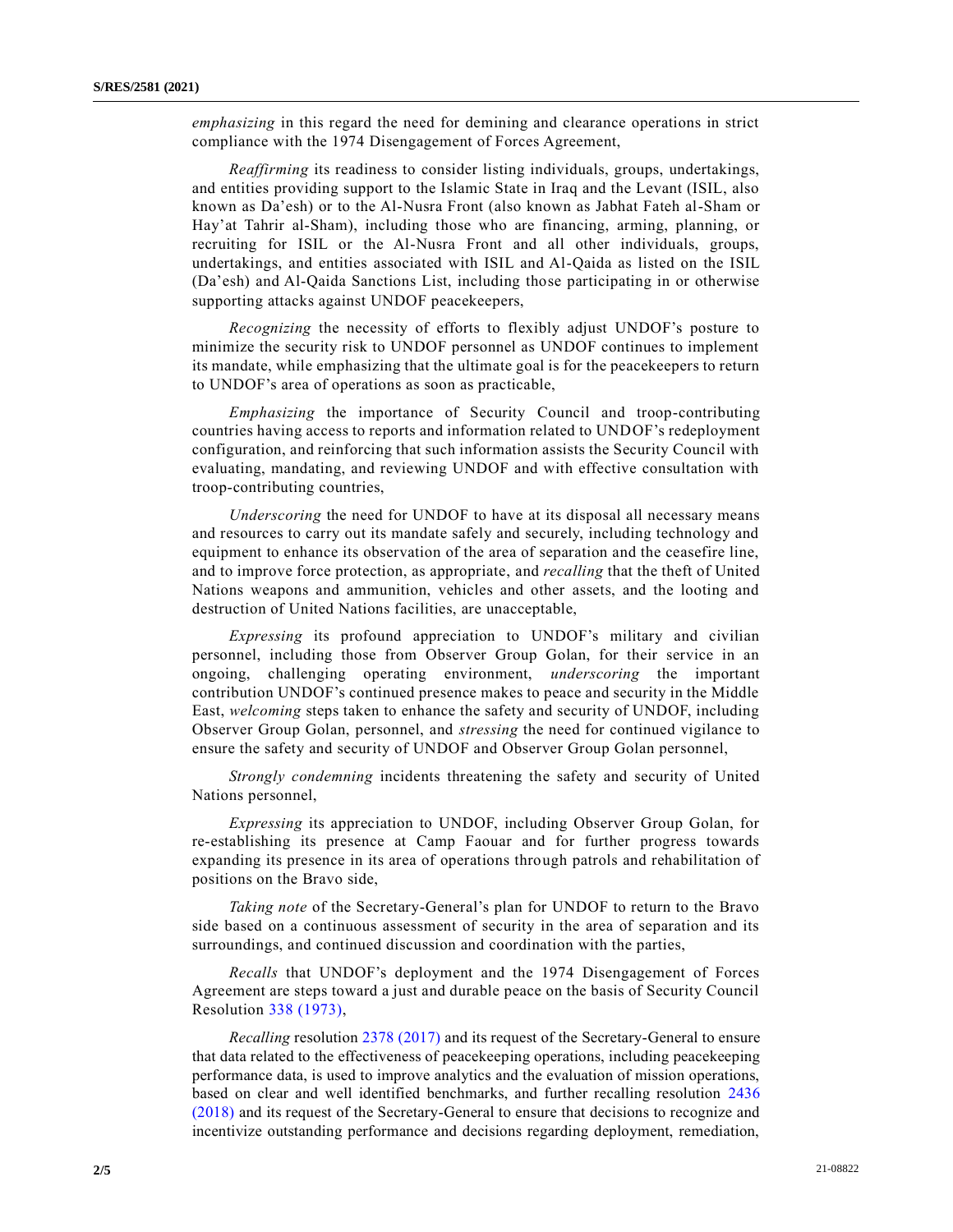training, withholding of financial reimbursement, and repatriation of uniformed or dismissal of civilian personnel, are predicated on objective performance data,

*Recalling* resolution [2242 \(2015\)](https://undocs.org/en/S/RES/2242(2015)) and its aspiration to increase the number of women in military and police contingents of United Nations peacekeeping operations,

1. *Calls upon* the parties concerned to implement immediately its resolution [338 \(1973\)](https://undocs.org/en/S/RES/338(1973)) of 22 October 1973;

2. *Stresses* the obligation on both parties to scrupulously and fully respect the terms of the 1974 Disengagement of Forces Agreement, *calls* on the parties to exercise maximum restraint and prevent any breaches of the ceasefire and the area of separation, *encourages* the parties to take full advantage of UNDOF's liaison function regularly to address issues of mutual concern, as appropriate, and to maintain their liaison with UNDOF to prevent any escalation of the situation across the ceasefire line, as well as to support the enhancement of the UNDOF liaison function, and *underscores* that there should be no military activity of any kind in the area of separation, including military operations by the Syrian Arab Armed Forces;

3. *Underlines* that UNDOF remains an impartial entity and stresses the importance to halt all activities that endanger United Nations peacekeepers on the ground and to accord the United Nations personnel on the ground the freedom to carry out their mandate safely and securely;

4. *Expresses* full support for Major General Ishwar Hamal as Head of Mission and Force Commander;

5. *Calls on* all groups other than UNDOF to abandon all UNDOF positions, and return the peacekeepers' vehicles, weapons, and other equipment;

6. *Calls on* all parties to cooperate fully with the operations of UNDOF, to respect its privileges and immunities and to ensure its freedom of movement, as well as the security of and unhindered and immediate access for the United Nations personnel carrying out their mandate, including the unimpeded delivery of UNDOF equipment and the temporary use of alternative ports of entry and departure, as required, to ensure safe and secure troop rotation and resupply activities, in conformity with existing agreements, and urges prompt reporting by the Secretary - General to the Security Council and troop-contributing countries of any actions that impede UNDOF's ability to fulfil its mandate;

7. *Calls on* the parties to provide all the necessary support to allow for the full utilization of the Quneitra crossing by UNDOF in line with established procedures and to lift COVID-19 related restrictions as soon as sanitary conditions permit, to allow UNDOF to increase its operations on the Bravo side to facilitate effective and efficient mandate implementation;

8. *Requests* UNDOF, within existing capacities and resources, member states, and relevant parties to take all appropriate steps to protect the safety, security and health of all UNDOF personnel, in line with resolution [2518 \(2020\),](https://undocs.org/en/S/RES/2518(2020)) taking into account the impact of COVID-19 pandemic;

9. *Welcomes* UNDOF's ongoing efforts to consolidate its presence and to intensify its operations in the area of separation, including the mission's intent to resume inspections in the area of limitation on the Bravo side conditions permitting per the Mission's assessment, as well as the cooperation of the parties to facilitate this return, together with continued efforts to plan for UNDOF's expeditious return to the area of separation, including the provision of adequate force protection, based on a continuous assessment of security in the area;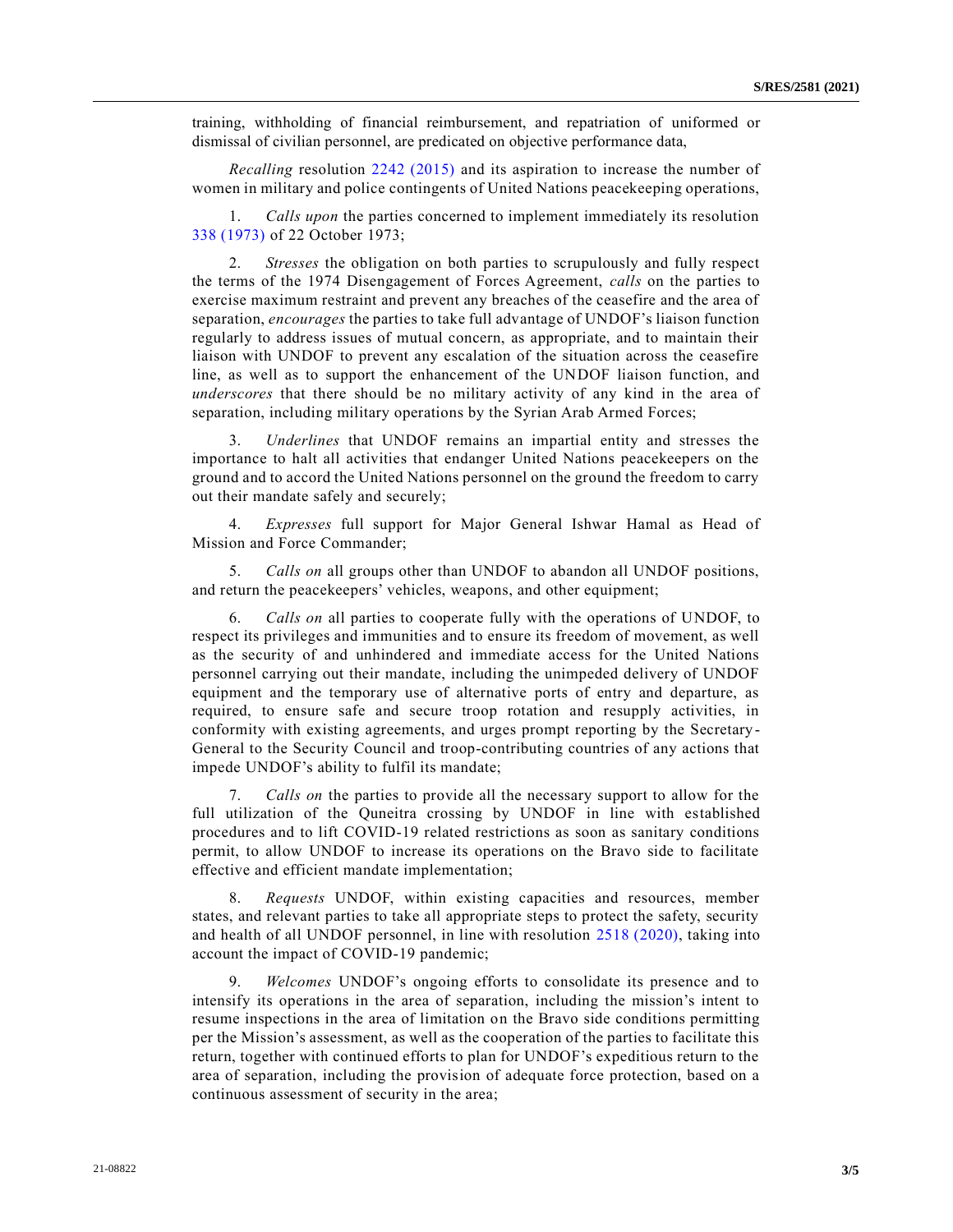10. *Underscores* the importance of progress in the deployment of appropriate technology, including counter-improvised explosive device (IED) capabilities and a sense and warn system, as well as in addressing civilian staffing needs, to ensure the safety and security of UNDOF personnel and equipment, following appropriate consultations with the parties, and *notes* in this regard that the Secretary-General's proposal for such technologies has been delivered to the parties for approval;

11. *Encourages* the parties to the Disengagement Agreement to engage constructively to facilitate necessary arrangements with UNDOF for the force's return to the area of separation, taking into account existing agreements;

12. *Encourages* the Department of Peace Operations, UNDOF, and the UN-Truce Supervision Organization to continue relevant discussions on recommendations from the 2018 independent review to improve mission performance and implementation of UNDOF's mandate;

13. *Welcomes* the initiatives undertaken by the Secretary-General to standardize a culture of performance in UN peacekeeping, *recalls* its request in resolution [2378 \(2017\)](https://undocs.org/en/S/RES/2378(2017)) and resolution [2436 \(2018\)](https://undocs.org/en/S/RES/2436(2018)) that the Secretary-General ensure that performance data related to the effectiveness of peacekeeping operations is used to improve mission operations, including decisions such as those regarding deployment, remediation, repatriation and incentives, and *reaffirms* its support for the development of a comprehensive and integrated performance policy framework that identifies clear standards of performance for evaluating all United Nations civilian and uniformed personnel working in and supporting peacekeeping operations that facilitates effective and full implementation of mandates, and includes comprehensive and objective methodologies based on clear and well-defined benchmarks to ensure accountability for underperformance and incentives and recognition for outstanding performance, and *calls on* the United Nations to apply this framework to UNDOF as described in resolution [2436 \(2018\),](https://undocs.org/en/S/RES/2436(2018)) *notes* the efforts of the Secretary-General to develop a comprehensive performance assessment system and *requests* the Secretary-General and troop- and police-contributing countries to seek to increase the number of women in UNDOF, as well as to ensure the full, equal, and meaningful participation of uniformed and civilian women at all levels, and in all positions, including senior leadership positions, and to implement other relevant provisions of resolution [2538](https://undocs.org/en/S/RES/2538(2020))  [\(2020\);](https://undocs.org/en/S/RES/2538(2020))

14. *Requests* the Secretary-General to continue to take all necessary measures to ensure full compliance of all personnel in UNDOF, civilian and uniformed, including mission leadership and mission support personnel with the United Nations zerotolerance policy on sexual exploitation and abuse and to keep the Council fully informed through his reports to the Council about the Mission's progress in this regard, including by reporting on the start, agreed deadlines, and outcomes of 2272 reviews, *stresses* the need to prevent such exploitation and abuse and to improve how these allegations are addressed in line with resolution [2272 \(2016\),](https://undocs.org/en/S/RES/2272(2016)) and *urges* troop- and police-contributing countries to continue taking appropriate preventive action, including vetting of all personnel, pre-deployment and in-mission awareness training, and to take appropriate steps to ensure full accountability in cases of such conduct involving their personnel through timely investigation of allegations by troop- and police-contributing countries, and UNDOF as appropriate, holding perpetrators to account and repatriating units when there is credible evidence of widespread or systemic sexual exploitation and abuse by those units;

15. *Decides* to renew the mandate of UNDOF for a period of six months, that is, until 31 December 2021, and *requests* the Secretary-General to ensure that UNDOF has the required capacity and resources to fulfil the mandate in a safe and secure way;